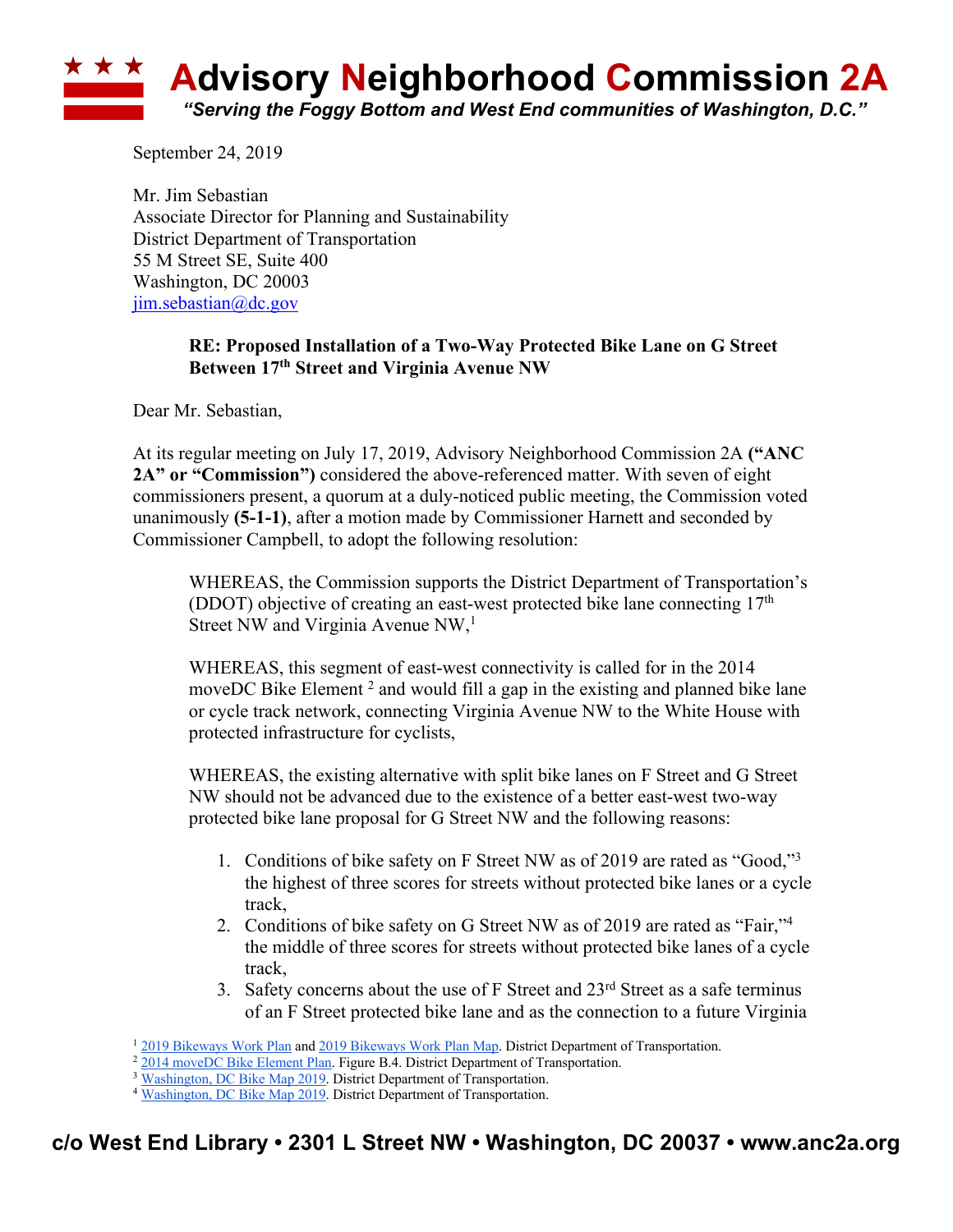

Avenue cycle track,

4. Two-way protected bike lanes are generally preferred over one-way due to wrong-way bike traffic, as is common on the L Street and M Street NW protected bike lanes, which is a hazard to bikers that are properly operating along the corridor,

WHEREAS, on the north side of the roadway along G Street NW, there are a number of significant challenges to protecting vulnerable road users through the installation of a protected bike lane, including:

- 1. Wide curb cuts on the 1700, 1800, and 1900 blocks would significantly limit the number of protective bollards that could be used to protect people on bikes along those stretches of road, with only up to 50 to 60 percent of the roadway being able to be protected,
- 2. George Washington University (GW) operates a shuttle stop on the 2200 block which occupies most of the block, and if this side of the street were to be selected for the two-way protected bike lane, the shuttle stop would need to be displaced to another block in the neighborhood,
- 3. Associated with the wide curb cuts are a significant number of underground parking garage entrances that would present potential conflicts between people driving and with people on bikes, as drivers are not used to looking two ways before pulling out of a garage on what is otherwise a one way street,
- 4. Traffic signals would need to be installed on both ends of the roadway on Virginia Avenue and  $17<sup>th</sup>$  Street to allow people on bikes to connect to existing or future protected bike lane facilities due to a lack of existing crosswalks or requirements for other vehicles to stop to allow bikers to cross the street,
- 5. Signal adjustments to a limited number of intersections along the corridor would be necessary,

WHEREAS, on the south side of the roadway along G Street NW, there are less significant challenges to protecting vulnerable road users through the instillation of a protected bike lane, including:

- 1. Traffic signals would need to be installed on both ends of the roadway on Virginia Avenue and  $17<sup>th</sup>$  Street to allow people on bikes to connect to existing or future protected bike lane facilities due to a lack of existing crosswalks or requirements for other vehicles to stop to allow bikers to cross the street,
- 2. Signal adjustments to a limited number of intersections along the corridor would be necessary,

WHEREAS, the south side of G Street NW represents the better of the two aforementioned proposals, due to substantially less curb cuts which keep greater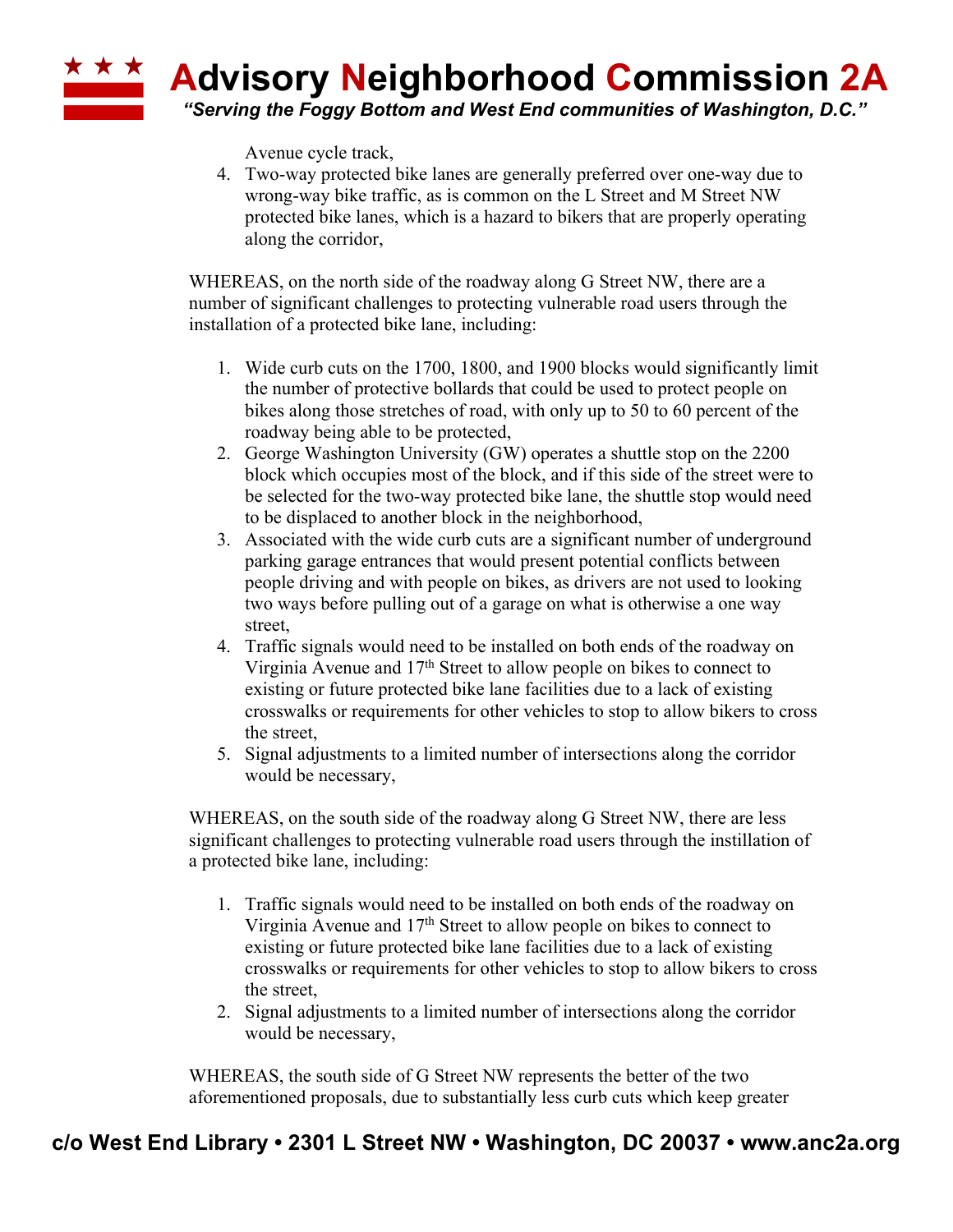## ★ ★ ★ **Advisory Neighborhood Commission 2A** *"Serving the Foggy Bottom and West End communities of Washington, D.C."*

stretches of this proposed protected bike lane protected with plastic safety bollards or other protective equipment, the lack of a need to find a new block to position the GW Shuttle stop, and having substantially fewer and narrower parking garage and alley entrances, and

WHEREAS, under the District's commitment to the Paris Agreement under the United Nations Framework Convention on Climate Change to reduce the public's dependence on cars and Mayor Bowser's commitment to eliminate pedestrian fatalities and serious injuries by 2024, it is the Commission's responsibility to highlight where significant work remains to be done to advance those goals in Foggy Bottom and the West End, including through the instillation of new protected bike lanes or cycle track.

THEREFORE, BE IT RESOLVED that ANC 2A supports DDOT designing alternatives for an east-west two-way protected bike lane on the south side of G Street NW, and the north side of G Street NW, between 17<sup>th</sup> Street and Virginia Avenue NW.

BE IT FURTHER RESOLVED that ANC 2A, reiterating its prior positions from resolutions dated on May 23<sup>rd</sup>, 2018,<sup>5</sup> February 13<sup>th</sup>, 2019,<sup>6</sup> and May 9<sup>th</sup>, 2019,<sup>7</sup> does not support the use of F Street NW for a protected bike lane, given the Commission's support for two-way protected bike lanes over one-way protected bike lanes due to wrong-way bike traffic, existing ratings used to classify existing F Street conditions as a safer than G Street, and the conflict intersection on the western terminus of the F Street proposal at 23rd Street NW.

BE IT FURTHER RESOLVED that ANC 2A supports moving existing residential parking permit (RPP) spaces and motorcycle spaces on the south side of the roadway to the north side of the roadway along the corridor, to replace meter-only parking spaces, as this change would preserve all RPP spaces between the 2200 and 2400 blocks of G Street NW and 12 motorcycle parking spaces on the 1700 block of G Street NW.

BE IT FURTHER RESOLVED that given the upcoming renovation project at 1700 Pennsylvania Avenue and the impact it will have to public space beginning in about October of 2019, ANC 2A supports DDOT permanently repositioning the existing Capital Bikeshare station at  $17<sup>th</sup>$  Street and G Street NW into the south side of the curb lane across from the entrance to the Consumer Financial Protection Bureau (CFPB) when at such a time it is necessary for construction, which would require the loss of one or two metered parking spaces, and be parallel to its current location.

<sup>6</sup> "RE: Proposed Alternatives for 20th/21st/22nd Street Protected Bike Lanes." ANC 2A. February 13, 2019.

<sup>7</sup> "RE: Recommended Alternative for the District Department of Transportation's 20th Street / 21st Street / 22nd Street NW Protected Bike Lanes Project." ANC 2A. May 9, 2019

<sup>&</sup>lt;sup>5</sup> "RE: Proposed Bike Lanes on 20th Street, 21st Street, and/or 22nd Street NW." ANC 2A. May 23, 2018.